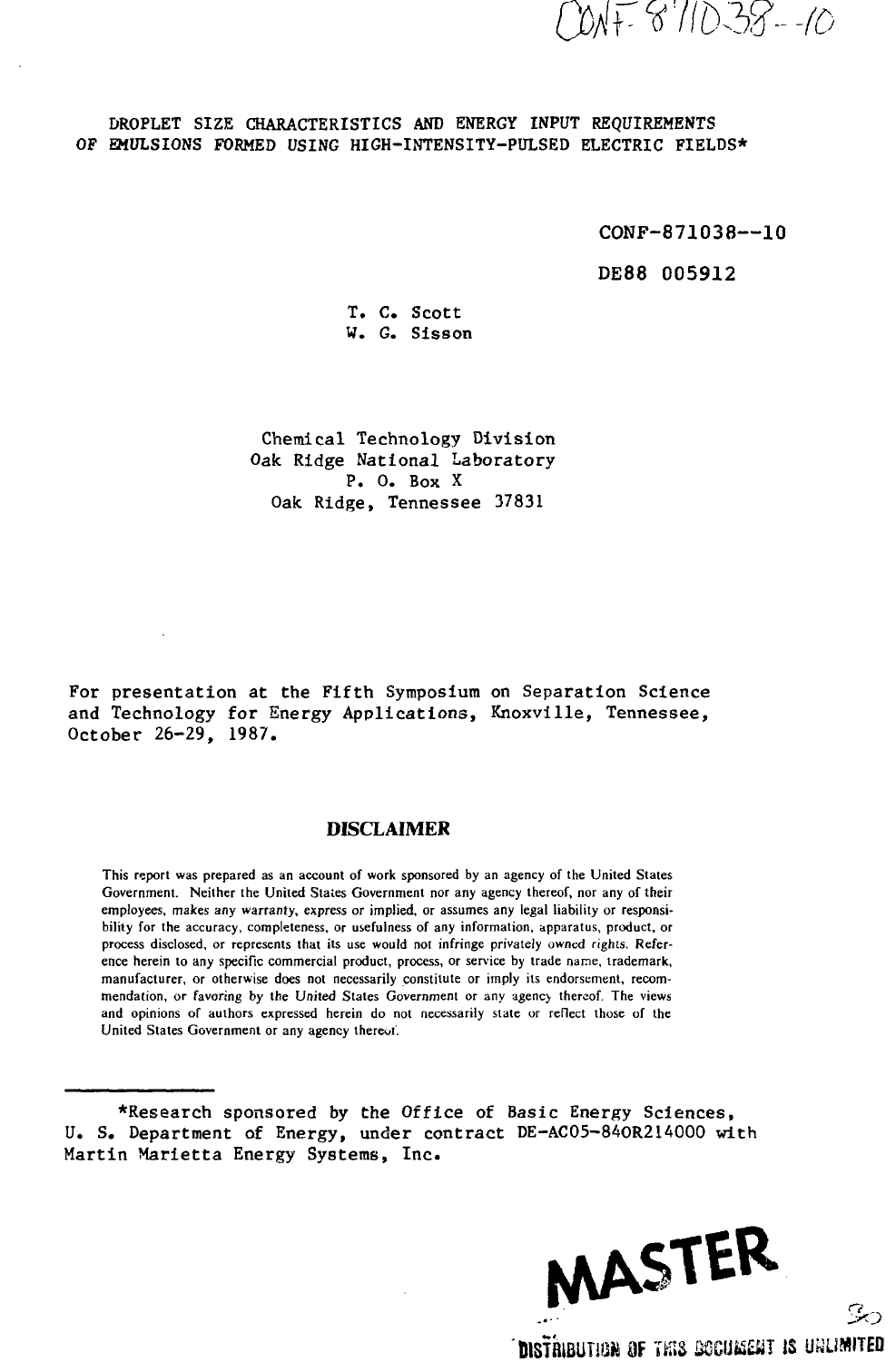Droplet Size Characteristics and Energy Input Requirements of Emulsions Formed Using High-Intensity-Pulsed Electric Fields

#### ABSTRACT

Experimental methods have been developed to measure droplet size characteristics and energy inputs associated with the rupture of aqueous droplets by high-intensity-pulsed electric fields. The combination of in situ microscope optics and high—speed video cameras allows reliable observation of liquid droplets down to 0.5 ym in size. Videotapes of electric-field-created emulsions reveal that average droplet sizes of less than 5 um are easily obtained in such systems. Analysis of the energy inputs into the fluids indicates that the electric field method requires less than *\%* of the energy required from mechanical agitation to create comparable droplet sizes.

### INTRODUCTION

In general, separation processes are based upon exploiting differences in the physicochemical properties of the species to be separated. Although the driving force for separation is based upon these differences, in most cases one must still provide a significant energy input into the system to force mass transfer to occur at an acceptable rate. This energy input can take the form of pumping, heating, cooling, mixing, or other similar operations. When attempting to improve the performance of a given separation technique, one could either change or intensify the physical properties driving force or refine the method of energy input to manipulate the system.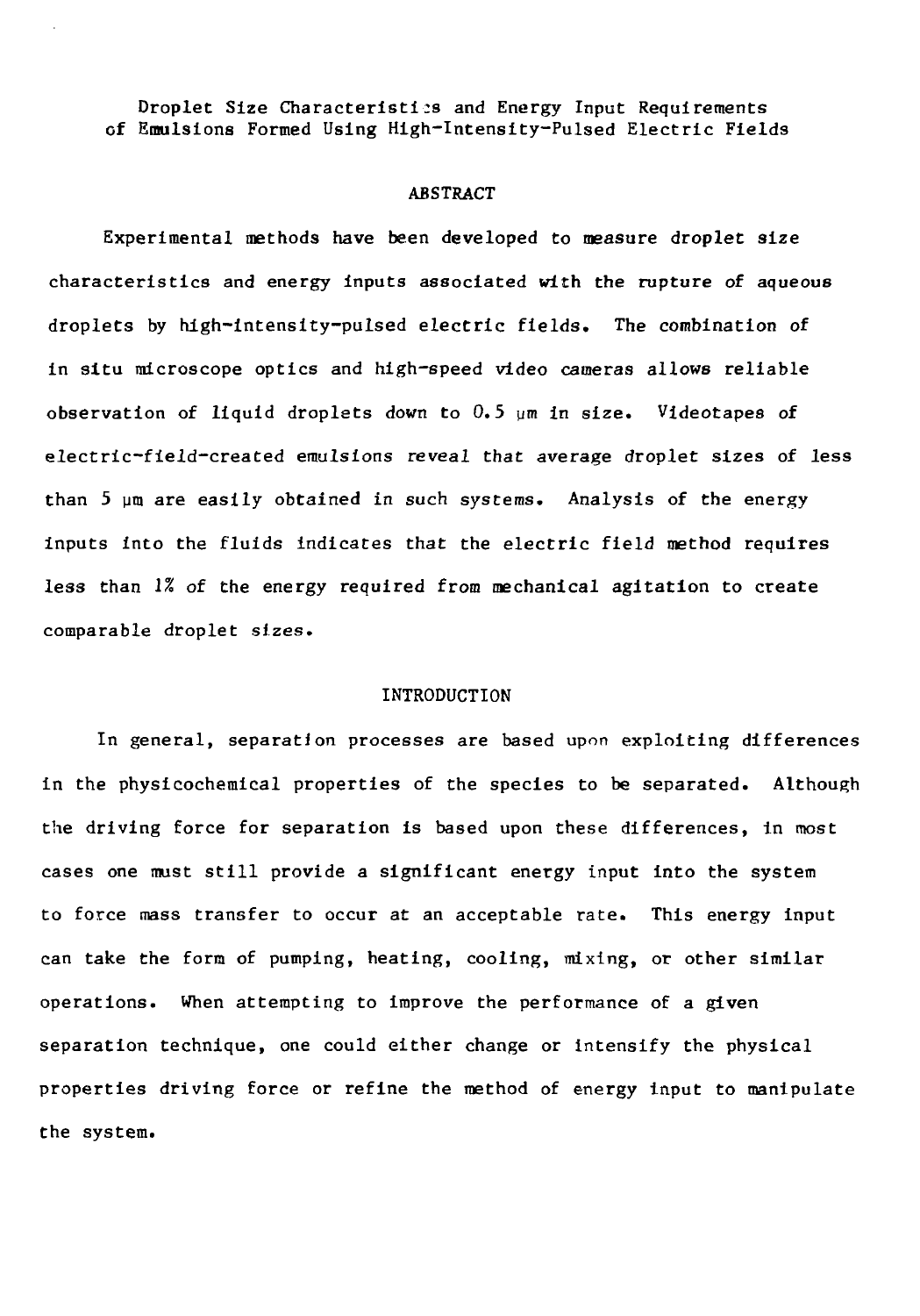Solvent extraction separation systems are one of the basic unit operations employed in the chemical process industries. The driving force for separation is the preference of certain chemical species to interact with one liquid phase over another; hence, separation is accomplished through selective partitioning into immiscible liquid phases. To obtain satisfactory mass transfer rates, some form of energy input ie required to create interfacial surface area and promote interfacial and intrafacial convection.

Two major problems which limit the use of solvent extraction in industrial applications are the efficient creation and control of interfacial mass transfer surface area. In practice, interfacial area is usually created by a form of mechanical agitation. This general approach may take on such forms as extrusion through sieve plates, use of impellers in baffled tanks, or forced countercurrent flow through packing. As varied as these operations may appear, they all share a requirement for an energy input into the bulk of each of the liquids to create a dispersed phase with a reasonable amount of surface area. This represents a possibly inefficient use of energy because the continuous phase must be manipulated to create the desired effect on the dispersed phase.

When attempting to maximize surface area production in an apparatus, many mechanical agitation techniques tend to form polydisperse emulsions which are difficult to characterize and control in mass transfer operations. A method needs to be found that will not only efficiently create large amounts of interfacial surface area for mass transport, but will also allow for adequate control of phase disengagement once the mass transfer operations have been completed.

 $- 2 -$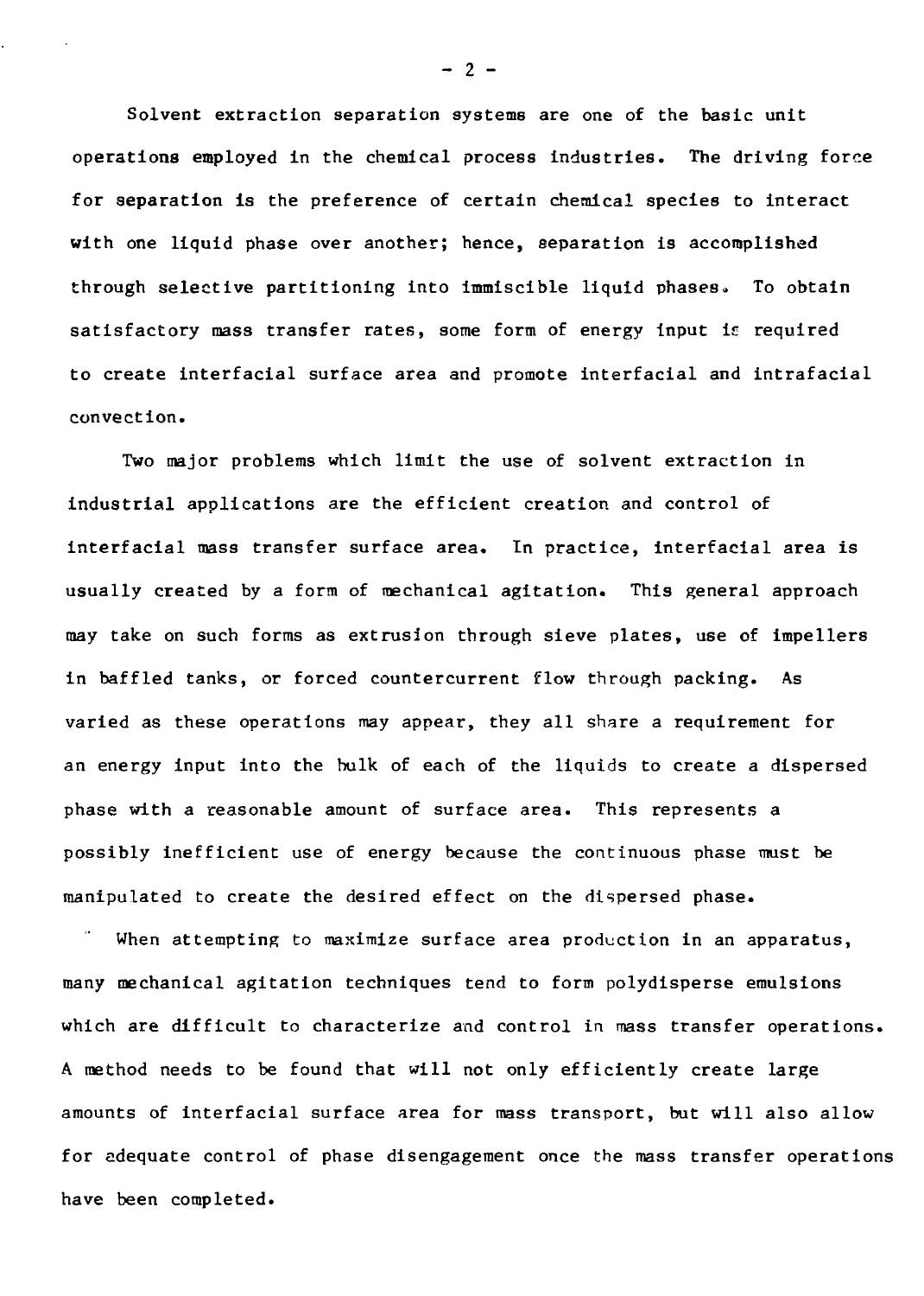Vast amounts of interfacial surface area can be created via electric field-induced droplet rupture. In order to develop concepts for solvent extraction systems driven by electric fields, one must first address some important issues concerning the properties of emulsions formed by the droplet rupture method. In this paper the average droplet size, droplet size distribution, and energy requirements are characterized for these types of emulsions.

### BACKGROUND

Placing a spherical, conducting droplet surrounded by a nonconducting continuum in an electric field will cause stresses to develop on the droplet. As the strength of the field is increased, the droplet will deform into an ellipsoid whose major axis lies parallel to the electric field lines (Fig. 1). If sufficient field strength is provided, the droplet will become unstable and disintegrate into a large number of smaller daughter droplets. The same effect occurs when a pulsing electric field is used. The droplet deforms when the field is on and relaxes back toward the spherical shape when the field is off; hence, the droplet is forced to oscillate about the sphericaJ form. Augmentation of directcontact heat transfer has been carried out using pulsing electric fields in the 2 to 8 Hz frequency range by Kaji et al. (1978, 1980). Results from these studies indicate that low-frequency, high-displacement pulsing of liquid droplets enhances the heat transfer process. This type of technique has also been used in our laboratory under higher frequency conditions which are near droplet natural oscillation frequencies (20 to 60 Hz) to study the effects of droplet oscillation on the rate of

 $- 3 -$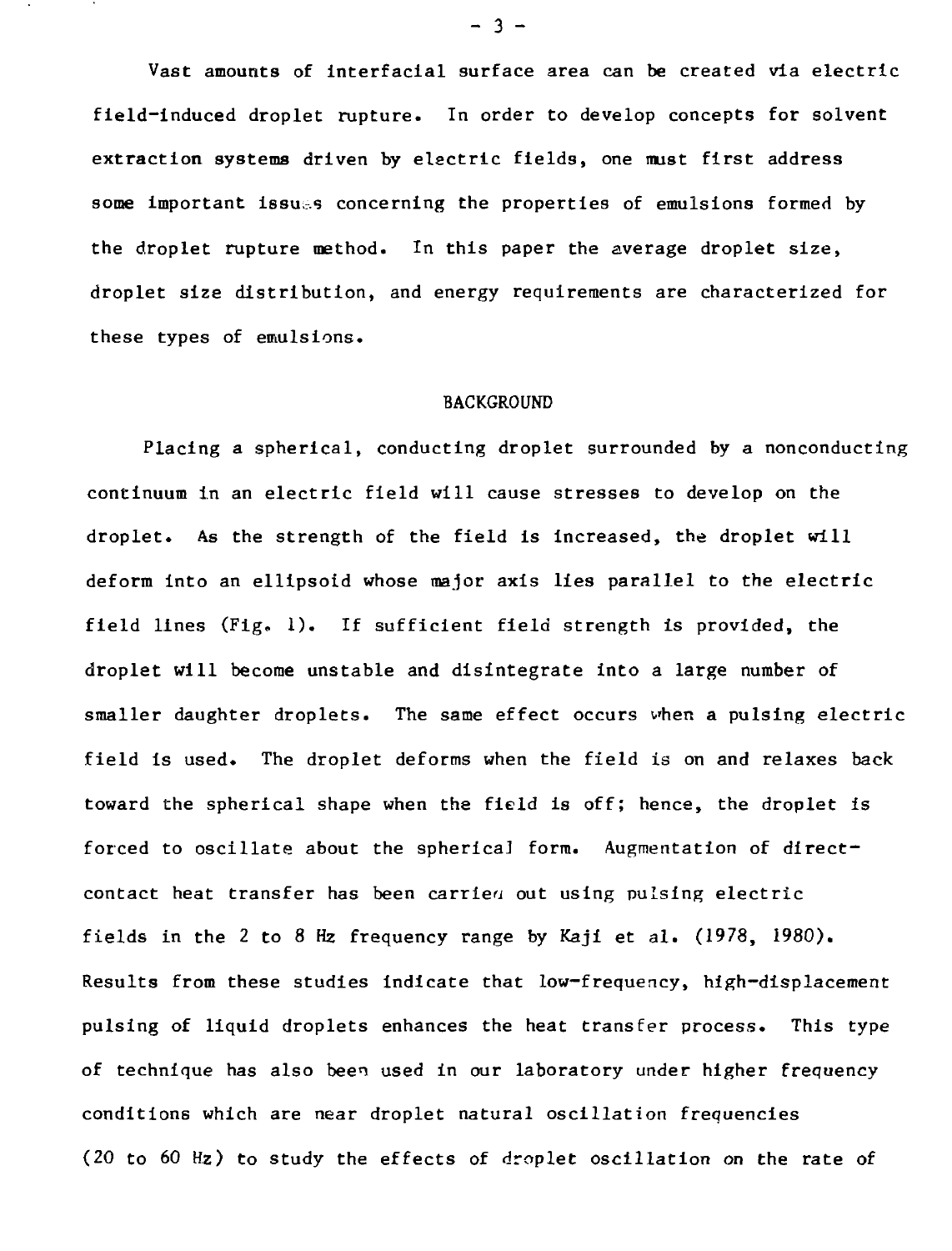# **DROP OSCILLATION IN PULSING ELECTRIC FIELD**



**SPHERE (NO FIELD)**

**PROLATE SPHEROID (FIELD ON)**

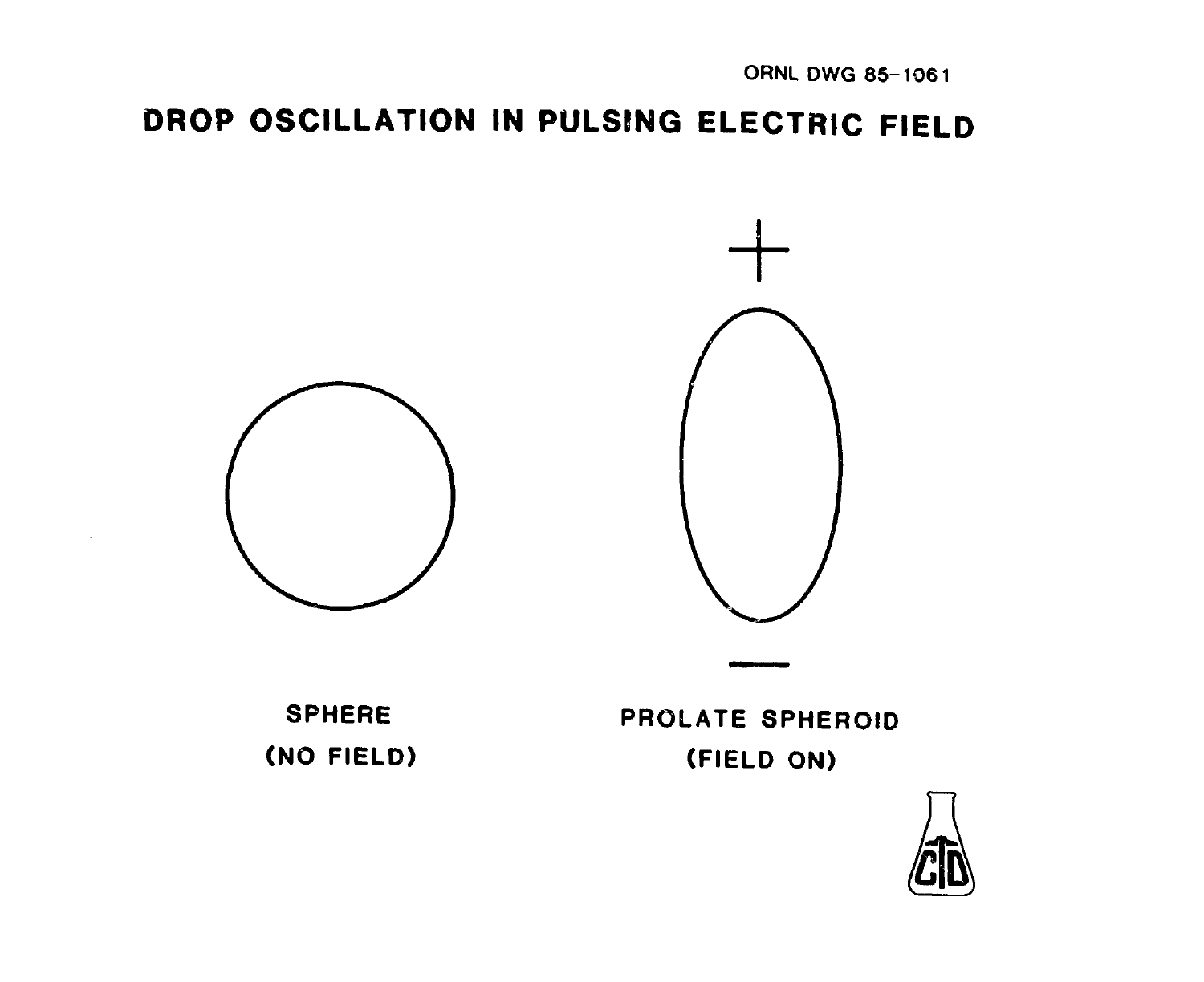mass transfer for the case of continuous phase control (Wham and Byers 1987, Scoct 1986, Scott 1987a, Scott and Byers 1987). If the proper combination of **pulse rate** and field strength is utilized, the droplet will shatter, thereby creating a vast amount of interfacial surface area. Initial data obtained in our laboratory indicate that one should be able to choose a drop size or a range of drop sizes which will be allowed to exist in a given region of a mass transfer apparatus while creating large amounts of interfacial surface area (Scott, 1987b).

In order to assess possible process applications, experimental methods have been developed to measure droplet size diaracteristics and energy inputs associated with the rupture of aqueous droplets by high-intensity, pulsed electric fields. The combination of in situ microscope optics and a high-speed video camera allows reliable observation of liquid droplets down to  $0.5$  um in diam. Figure 2 contains a schematic diagram of the experimental system. Aqueous droplets can be emulsified between precision-machined parallel plate electrodes. Knowledge of electric field conditions and observations of the resulting microscopic droplets lend insight into the properties of emulsions which would be formed in solvent extraction vessels.

### EXPERIMENTAL EQUIPMENT AND PROCEDURES

Two optical units were constructed for use with the TRITRONICS model DCSM-5600 high-speed video camera (Fig. 2). One was a 45X microscope objective, placed at the end of a  $l$ -in. I.D. barrel, with a  $l$ OX microscope eyepiece placed at the other end. The second assembly was the same except that a 100X microscope objective was used. The units were 33.7 cm in

 $-5 -$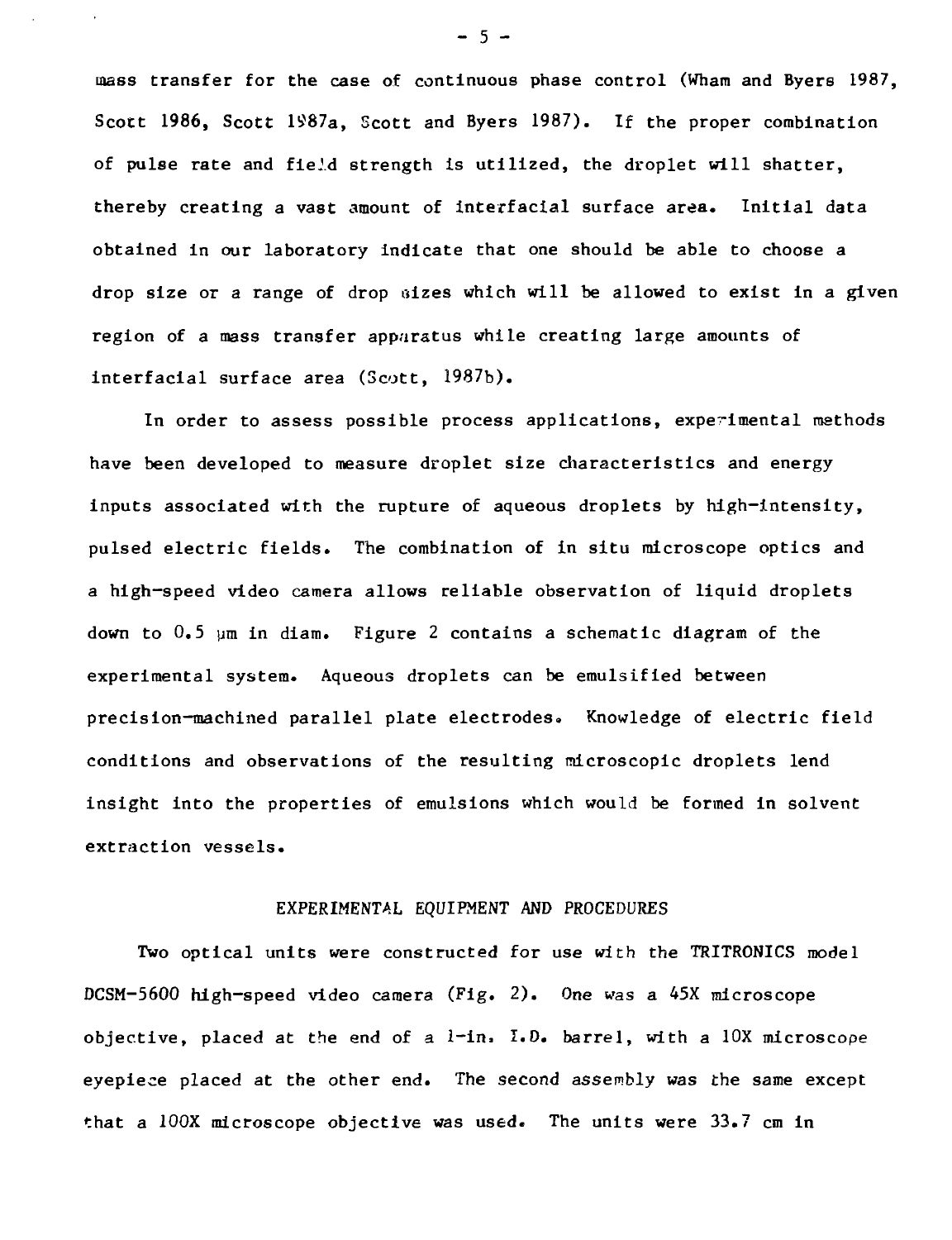**ORNL DWG 87-262** 

# **APPARATUS FOR DROPLET-SIZE AND SIZE-DISTRIBUTION MEASUREMENTS**

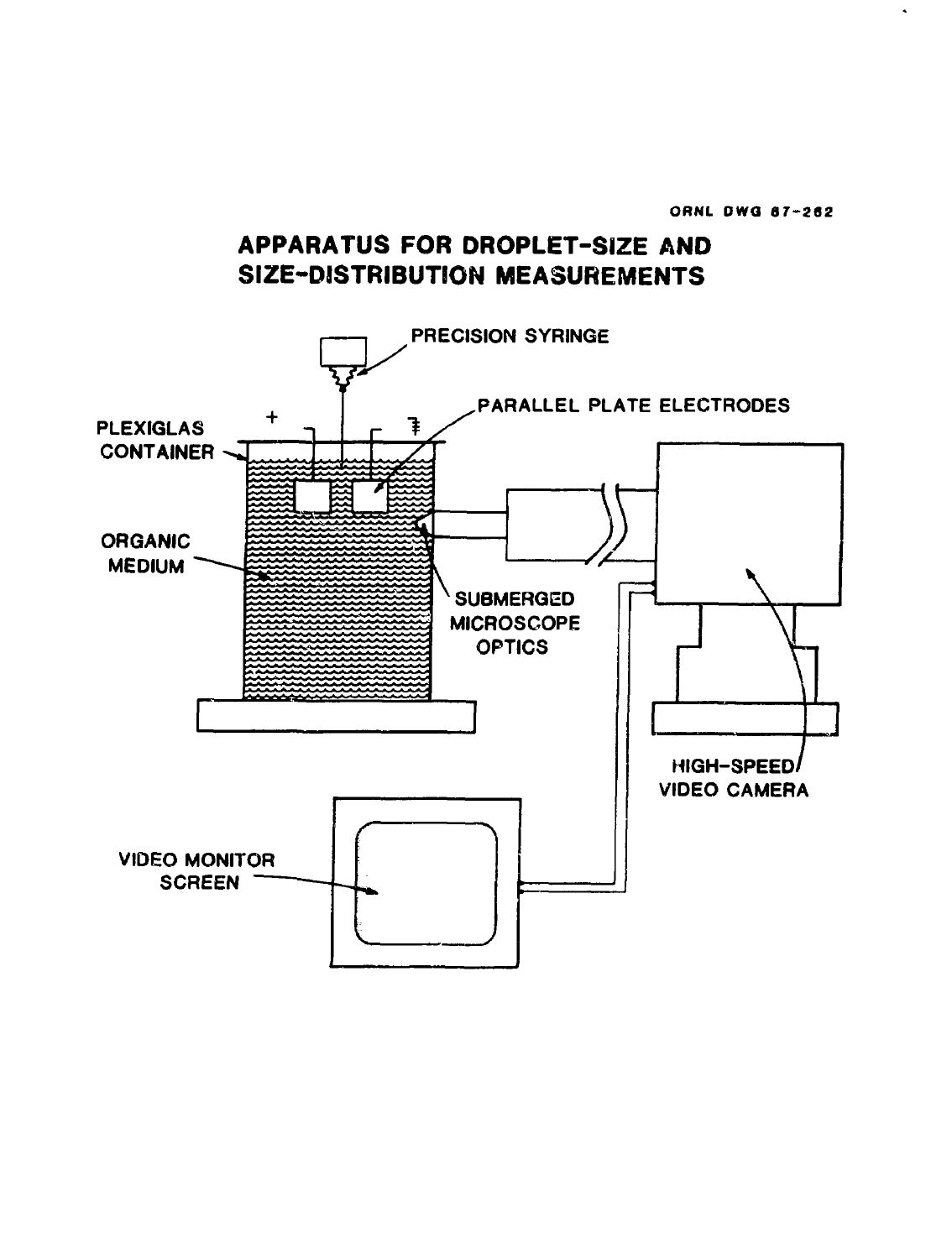length. These optics were attached to the camera, and the objective was inserted into a Plexiglas container through a neoprene O-ring for sealing. This allowed the lens to be immersed in the organic solution for better resolution. The camera signal was then fed to a FOR.A model UTG-33 video timer, a FOR.A model VPA-1000 video position analyzer, and finally *to* a video monitor screen for visual observation.

The system was calibrated with a  $50 - \mu m$  stainless steel wire. This gave a calibration of 5.7 divisions/ $\mu$ m on the video screen using the 100X objective and the 10X eyepiece. Resolution of the video position analyzer on the screen was two divisions; therefore, it is possible to detect a minimum droplet size of approximately 0.5 um. The video camera has a magnification feature that, when energized, can raise the calibration to 8.7 divisions/pm. Visible light cannot be used to reliably observe objects less than 0.5 *\jna;* hence, this optical system was able to operate at the limit of detection.

The electrodes were  $l$ .  $27$ -cm squares which were  $0.32$ -cm thick. Spacing between the electrodes was maintained at 1.0 *cm.* The metallic microscope objective lenses were placed 2.0 cm away from the electrodes to avoid sparking. A triangular trough was fabricated to direct the generated droplets into the focal area of the lens. Lighting for this application proved to be critical. An intense fiberoptics lamp was directed through the rear wall of the container and through the organic media to provide back lighting for the lens.

The electric field was created by a custom-built pulsed voltage generator. This generator utilizes a variable speed drive motor which rotates a typical automotive spark distributor that delivers 6 pulses/ revolution. Rotation is monitored by a digital tachometer. A 12-V dc

- 7 -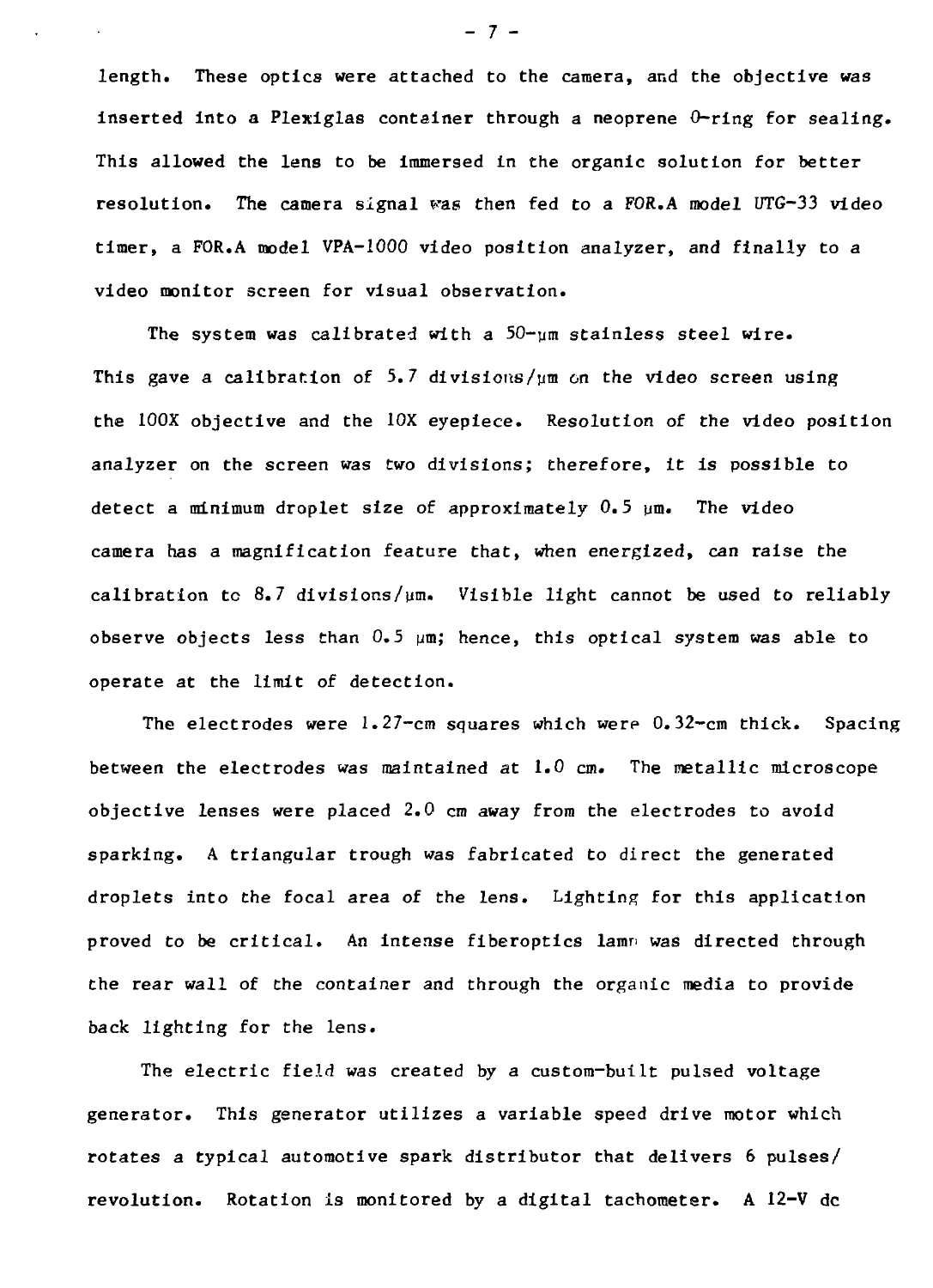automotive high-voltage coil is used with the distributor. A variable primary dc voltage supply of up to  $15 \tV$  is used to energize the coil. This system is capable of pulses up to 25 kV at  $0-200$  Hz.

Emulsions comprised of microscopic water droplets in the continuous organic phase were created by electric field disruption of a stream of water flowing from the precision syringe. Dispersions of this type were generated at pulse frequencies of 20, 40, and 60 Hz, using field strengths of 5.1, 7.7, and 9.5 kV at each frequency; therefore, nine different operating conditions were created for each aqueous/organic fluid pair. Videotapes were taken of the emulsions at a shutter speed of 500 frames/s. Two minutes of videotape were recorded for each operating condition. For each run, fifty droplets which were in focus were measured using the video position analyzer.

### RESULTS AND DISCUSSION

Droplet size measurements were taken for dispersions of water formed in four different organic solvents: 2-ethyl-l-hexanol, hexanol, octanol, and 30% tributyl phosphate (TBP) / 70% dodecane. Table 1 contains a summary of the results obtained for the water  $-$  30% TBP/70% dodecane system. The tabular entries display the largest and smallest droplets observed as well as the average droplet size for each of the nine experimental conditions. It is evident that extremely small average droplet sizes ( $\leq 5$   $\mu$ m) and tight size distributions (1 to 10  $\mu$ m) are possible when using the electric field method. Similar droplet sizes and size distributions were obtained for all of the fluid systems.

- 8 -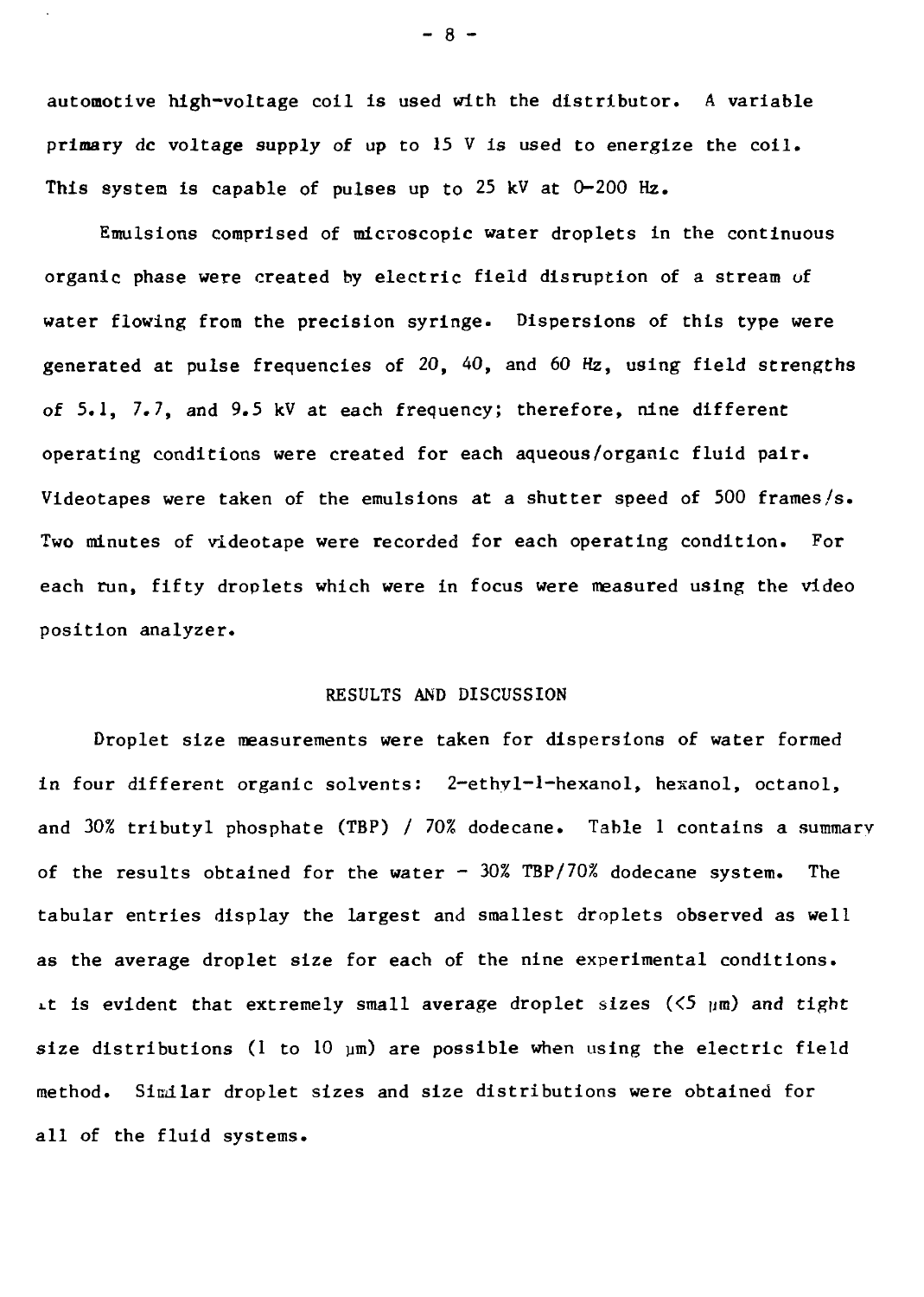### TABLE 1

# Examples of Droplet Sizes and Size Distribution from Electric Field Disruption

Organic Phase: 30% Tri butyl Phosphate/ 70% Dodecane Aqueous Phase: Distilled Water (Mutual Saturation)

Droplet sizes in um.

| $5.1 \text{ kV/cm}$          | $7.7$ kV/cm | 9.5 $kV/cm$ |
|------------------------------|-------------|-------------|
|                              | 20 Hz       |             |
| 36.0<br>High                 | 15.4        | 9.8         |
| Average 9.6<br>2.6<br>Low    | 5.4<br>2.1  | 3.4<br>1.4  |
|                              | 40 Hz       |             |
| 6.8<br>High                  | 11.3        | 5.6         |
| 3.8<br>Average<br>1.9<br>Low | 4.5<br>1.8  | 3.1<br>1.6  |
|                              | 60 Hz       |             |
| High<br>33.3                 | 11.6        | 8.8         |
| Average 5.9<br>1.6<br>Low    | 4.7<br>1.9  | 2.9<br>0.9  |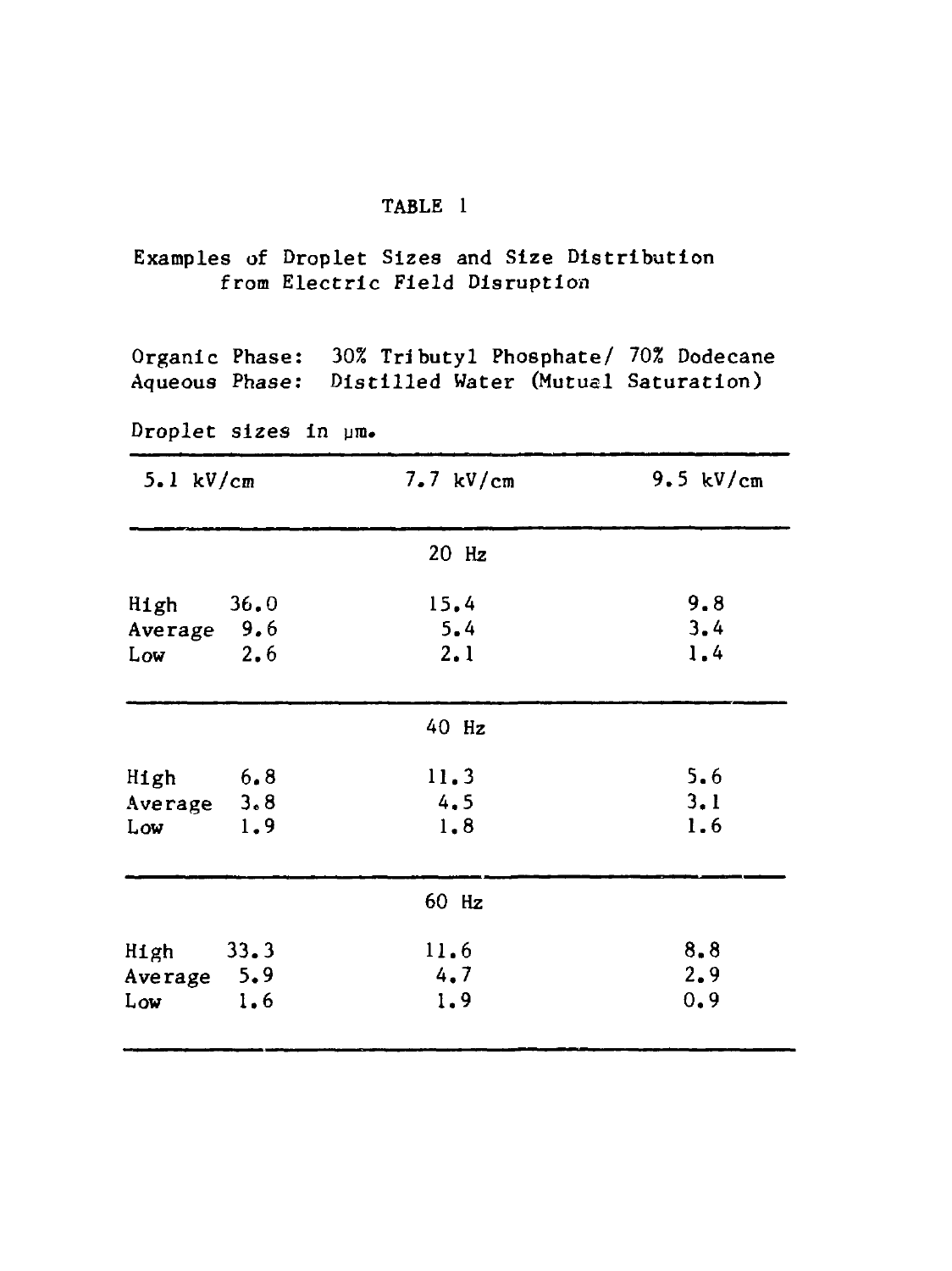Figure 3 contains the droplet size distribution obtained for the highest energy run shown in Table 1 (60 Hz,  $9.5$  kV). The distribution is slightly skewed toward the larger droplet regime, which appears to indicate that some coalescence is taking place to form larger droplets in the system. In order to properly address this hypothesis, more extensive droplet size data sets will have to be obtained.

Assuming that the emulsion and the electrodes make up a parallel plate capacitor, energy usage in the system can be approximated by measuring the voltage drop across the electrodes and mathematically treating the transient behavior as the charging and discharging of the "capacitor."

The total energy expended in charging the capacitor is given by (Sears, 1958):

$$
E_{\rm c} = 1/2CV^2,
$$
 (1)

where  $E_c$  is the energy per pulse (joules), V is the measured voltage, and C is the capacitance. This is calculated using the following relationship:

$$
C = K\varepsilon_0 \frac{A}{L}, \qquad (2)
$$

where K is the dielectric constant of the emulsion,  $\varepsilon_0$  is the permittivity of a vaccum, A is the electrode area, and  $L$  is the distance between electrodes.

Table 2 contains the values used for the constants in Eqs. 1 and 2. Taking the measured voltage to be 9.5 kV and inserting the appropriate values into eq.  $l$  yields a total energy per pulse  $(\tt{E}_c)$  of  $\tt6.4l$  x  $10^{-5}$  W $\cdot$ s. Assuming a 60-Hz pulse rate, one expends  $2.38 \times 10^{-3}$  W/cc of fluid to create the emulsion shown in Fig. 3.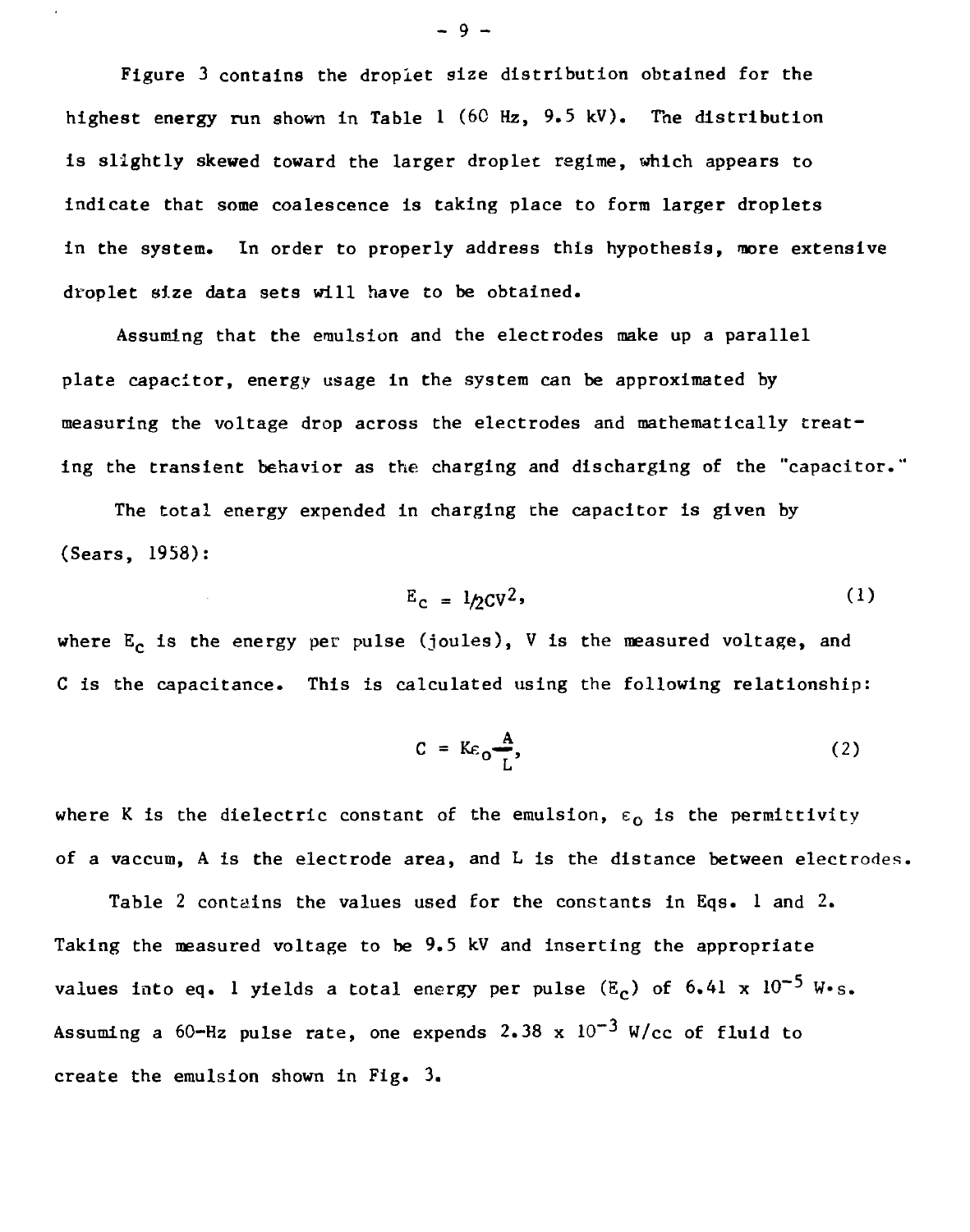



**ORNL DWG 87-1332** 

NUMBER OF DROPLETS IN SIZE RANGE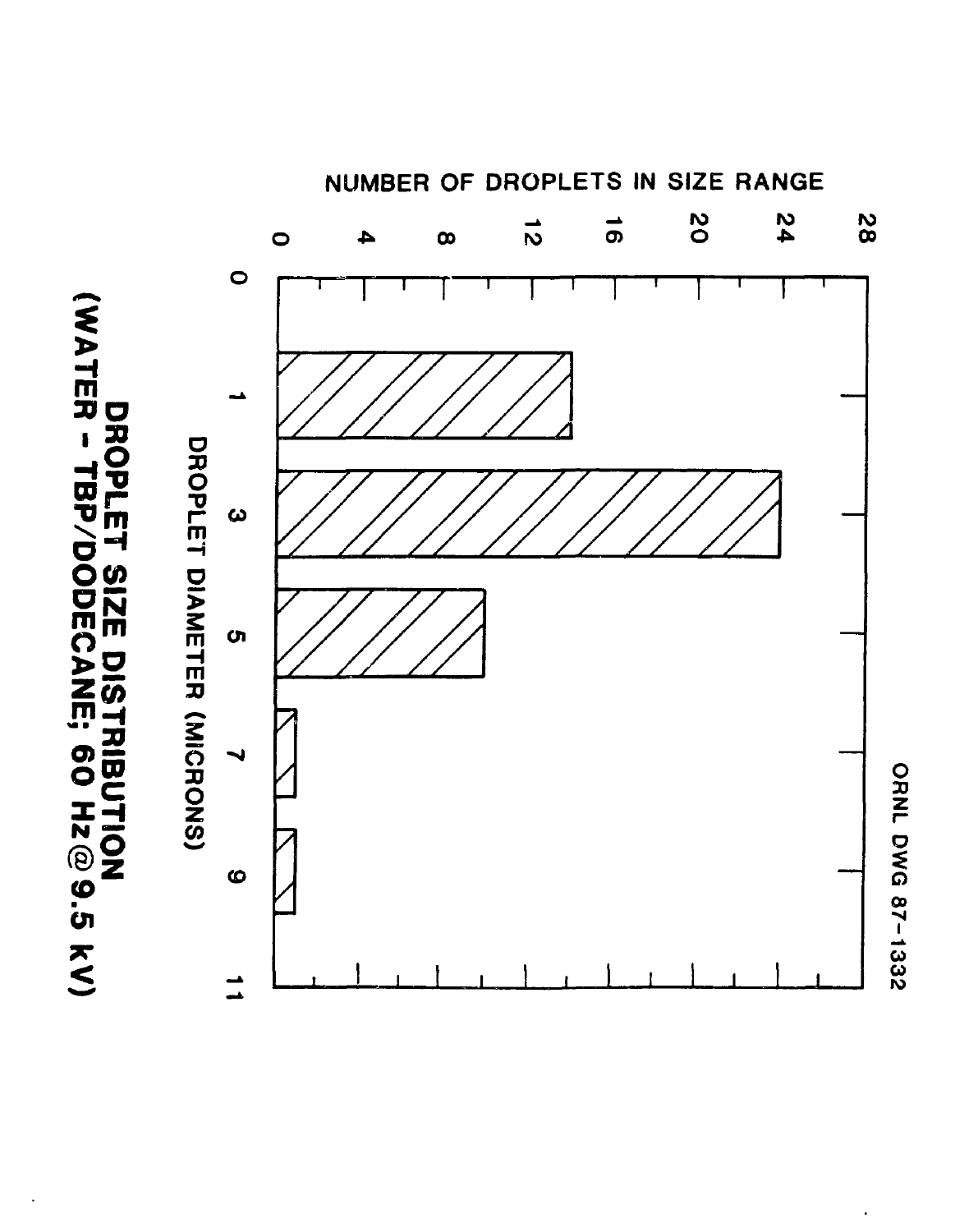# TABLE 2

Values of Parameters Used to Caculate Electric Energy Input to the Emulsions

| Value<br>Parameter |                                              |
|--------------------|----------------------------------------------|
| K                  | 10                                           |
| $\varepsilon_{o}$  | 8.85 x 10-12 $C^2N^{-1}m^{-1}$               |
| A                  | $1.61 \times 10^{-4}$ m <sup>2</sup>         |
| L                  | 1.0 $\times$ 10 <sup>-2</sup> m <sup>2</sup> |
|                    |                                              |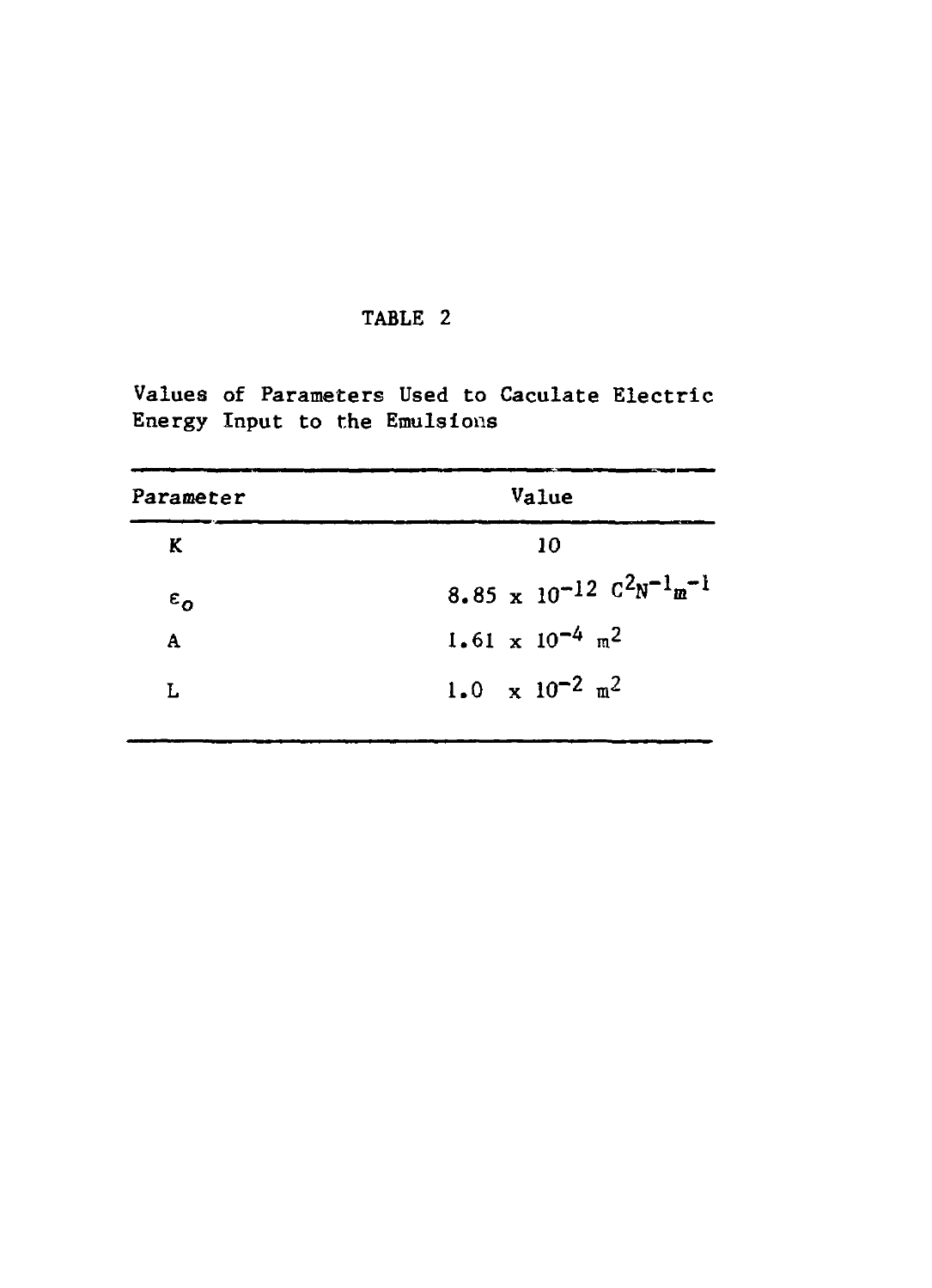For comparison, the power input required for a mechanically agitated baffled tank was calculated. The correlations of Chen and Middleman (1967) were used to obtain the power number required in the vessel, and the actual input per unit of fluid was then calculated using the correlations of Rushton et al  $(1950 a, b)$ . The calculated power input was 25 W/cc of fluid for an average droplet size of  $5 \text{ nm}$ . This illustrates that the electric field method is substantially more energy efficient in this particular instance. The agitator data had to be extrapolated in order to obtain a value for the power input. The resultant impeller speed was over 3000 rpm; hence, the 5 ym size represents conditions which are probably beyond the capability of an agitated tank.

### **CONCLUSION**

The use of pulsing electric fields to create mass transfer surface area appears to be an a tractive possibility for improved solvent extraction operations. The emulsions are comprised of micron-sized droplets which have a narrow size distribution and therefore may be amenable to hydrodynamic control in a mass transfer apparatus. The initial data presented seem to indicate that some coalescence does occur after dispersion. This point needs to be addressed in future studies in order to assess possible uses of electric fields to induce phase separation. Energy requirements for creation of the vast amount of surface area are substantially lower than mechanical agitation while operating in regimes which are probably beyond the capability of typical agitation systems.

The adaptation of such schemes to industrial applications could provide systems which are an order of magnitude more efficient than present-day extractors. In order for this type of technique to be useful in industrial applications, one must demonstrate hydrodynamic control of the emulsion and subsequent coalescence of the droplets to enable phase separation.

 $- 10 -$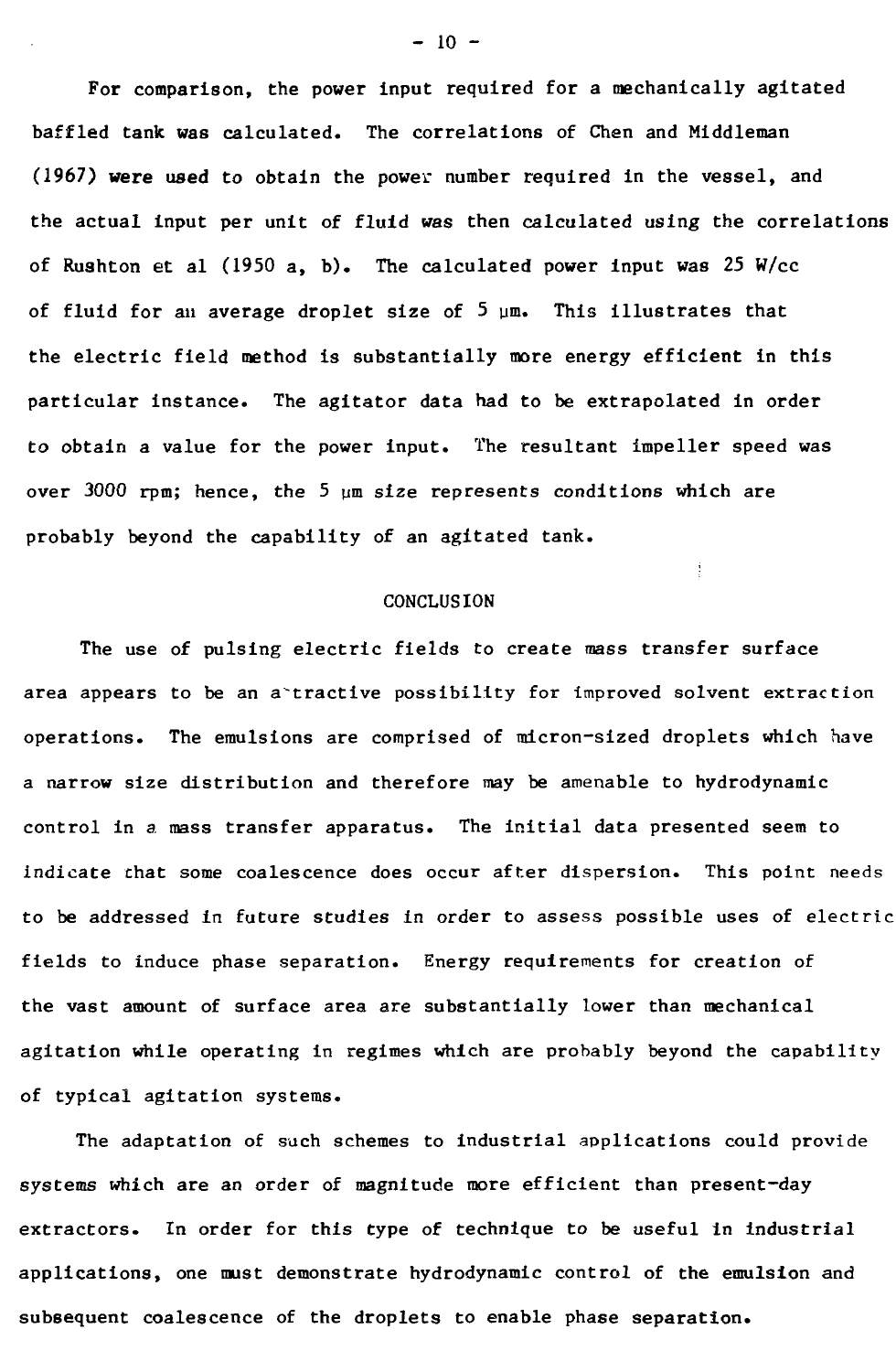$\mathcal{L}^{\mathcal{L}}$ 

- Chen, H. T. and S. Middleman, "Drop Size Distribution in Agitated Liquid-Liquid Systems," AIChE Journal. Vol. 13, No. 5, pp. 989-98, 1967.
- Kaji, **N.**, Y. **H. Mori,** Y. Tochitani, and K. Komotori, "Heat Transfer, Proceedings of the 6th International Heat Transfer Conference," Vol. 3, pp. 165-70, Hemisphere Pub. Corp., Washington D.C., 1978.
- Kaji, N., Y. H. Mori, Y. Tochitani, and K. Komotori, Journal of Heat Transfer, Vol. 102, pp. 32-37, 1980.
- Rushton, J. H., E, W. Costich, and H. J. Everett, "Power Characteristics of Mixing Impellers - Part I," Chemical Engineering Progress, Vol. 46, No. 8, pp. 395-404, 1950.
- Rushton, J. H. and E. W« Costich, "Power Characteristics of Mixing Impellers Part II," Chemical Engineering Progress, Vol. 46, No. 9, pp. 467-76, 1950.
- Scott, T. C., "Modeling of Flow Fields in Oscillating Droplets," Chemical Separations, Vol. 1: Principles, C. J. King and J. D. Navratil, eds., Litarvan, Denver, 1986.
- Scott, T. C., "Visualization of Flow Fields and Interfacial Phenomena in Liquid-Liquid Solvent Extraction," Separation Science and Technology, Vol. 22, No. 2 and 3, p.503, 1987.
- Scott, T. C., "Surface Area Generation and Droplet Size Control Utilizing Pulsed Electric Fields," AIChE Journal, Vol. 33, No. 9, p. 1557, 1987.
- Scott, T. C. and C. H. Byers, " A Model for Mass transfer in Oscillating-Circulating Liquid Drops," submitted to AIChE Journal, August 1987.
- Sears, F. W., "Electricity and Magnetism," llth addition Wesley, Reading, Mass., p. 212, 1958.
- Wham, R. M. and C. H. Byers, "Mass transport from Single Droplets in Imposed Electric Fields," Separation Science and Technology, Vol. 22, No. 2 and 3, p. 447, 1987.